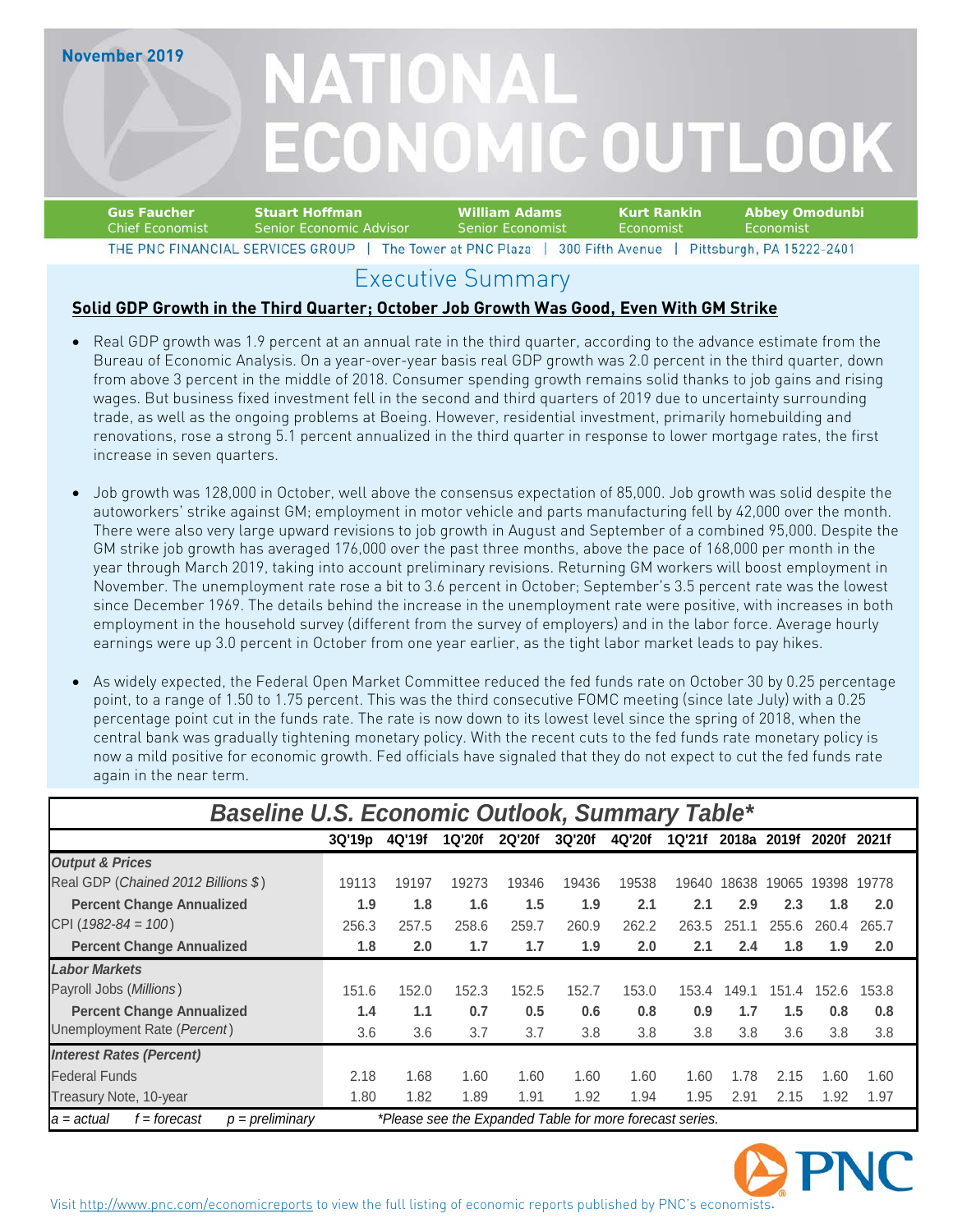# **NATIONAL ECONOMIC OUTL**



Households are in good financial shape heading into the end of 2019 and continue to boost their spending. With the current economic expansion now the longest in U.S. history and the unemployment rate near a 50-year low, the strong job market is the biggest positive for the economy. Holiday sales should be up by about 4.5 percent this year compared to 2018, although risks are weighted to the downside. With inflation low most of the gain will come from greater sales volumes, as opposed to higher prices.

The biggest driver of solid holiday sales growth in 2019 will be the strong labor market. Job growth has slowed over the past couple of years but is still running at a monthly pace of around 160,000 in the second half of this year, well above that needed to keep up with underlying growth in the labor force. As a result the job market continues to tighten. The unemployment rate hit a 50-year low of 3.5 percent in September, before increasing slightly to 3.6 percent in October. Other measures, including PNC's fall 2019 survey of small and mid-size business owners and executives, also indicate a very tight job market. The competition for workers is also boosting wages. According to the employment cost index, which measures labor costs and accounts for changes in the industrial and occupational mix of employment, and thus is a good measure of compensation growth for an individual worker, total wages and salaries were up 2.9 percent in the third quarter of 2019 from one year earlier, well above the pace of inflation. Other measures of compensation also show growth of around 3 percent over the past year. So not only are there more people working, but workers are also enjoying larger paychecks, even after adjusting for higher prices.

Another positive for consumer spending at the end of 2019 is record household wealth. House prices are at an all-time high, and have increased about 4 percent over the past year, while the stock market is near a record high. Greater wealth gives households, particularly stock-holding households, more spending power. Other positives for holiday sales are low interest rates, a high household savings rate, low household debt relative to income, and decent access to credit.

There are some negatives for consumers, however, many of them tied to the ongoing U.S.-China trade war. Manufacturing is weak at the end of the year due to slower global growth, a strong U.S. dollar, and the trade dispute and associated business uncertainty. Consumer confidence fell in November, although it remains very high on an historical basis. Another negative is the fading impact of the 2018 personal income tax cut. And while there is little hard data yet on the impact of new tariffs on the prices of imports from China, higher costs for imported goods could be a drag on holiday spending. Overall inflation remains quite low, however, with prices for durable goods down over the past year, and prices for nondurable goods basically flat. One potential downside for holiday spending is a shorter sales season given this year's late Thanksgiving.

With the positives for consumers far outweighing the negatives, PNC expects holiday sales to be up 4.5 percent in 2019 compared to 2018. This will outpace sales growth of around 4 percent last year, but lag the more than 5 percent increase in 2017. About 4 percentage points of the increase in sales this year will come from greater volumes, with inflation accounting for just 0.5 percentage point. As in previous years, growth will be much stronger for internet retailers than for traditional brick-and-mortar stores.

With consumers still in good shape, the current economic expansion which is already the longest in U.S. history, will last well into 2020. Growth will slow in the near term, however, due to trade and related uncertainties and a weaker global expansion. Real GDP growth will soften from its current 2 percent pace to around 1.7 percent on a year-over-year basis in mid-2020. Monthly job growth will slow to around 70,000 by mid-2020, then gradually pick back up. The unemployment rate will remain very low, but increase slightly as economic growth slows, ending this year at 3.6 percent and next year at 3.8 percent. With monetary policy slightly stimulative for growth the Federal Open Market Committee will keep the fed funds rate in its current range of 1.50 to 1.75 percent throughout 2020. Risks are weighted to the downside, although a quick resolution to the U.S.-China trade war is a significant upside risk.

Visi[t http://www.pnc.com/economicreports](http://www.pnc.com/economicreports) to view the full listing of economic reports published by PNC's economists.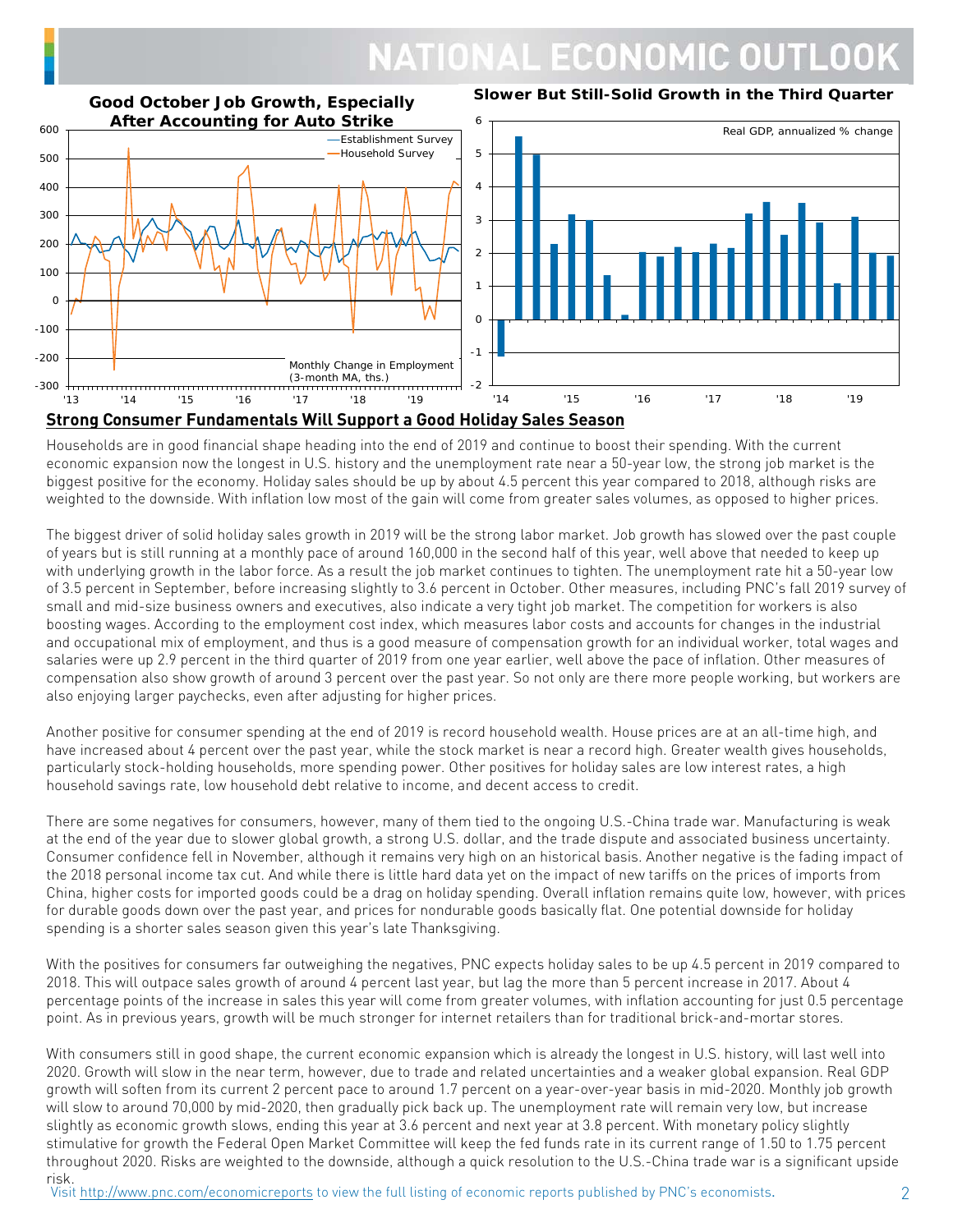### NATIONAL ECONOMIC OUTLOOK

#### **Slightly Higher October Unemployment Rate, But Still Extremely Low**



**Auto Strike a Drag on Manufacturing Jobs in October, But Industry Was Slowing Before That** 7.0





**Industrial Output Should Rebound in November With End to GM Strike**



**Moderate Growth in House Prices Is Good for Household Wealth and Consumer Spending**





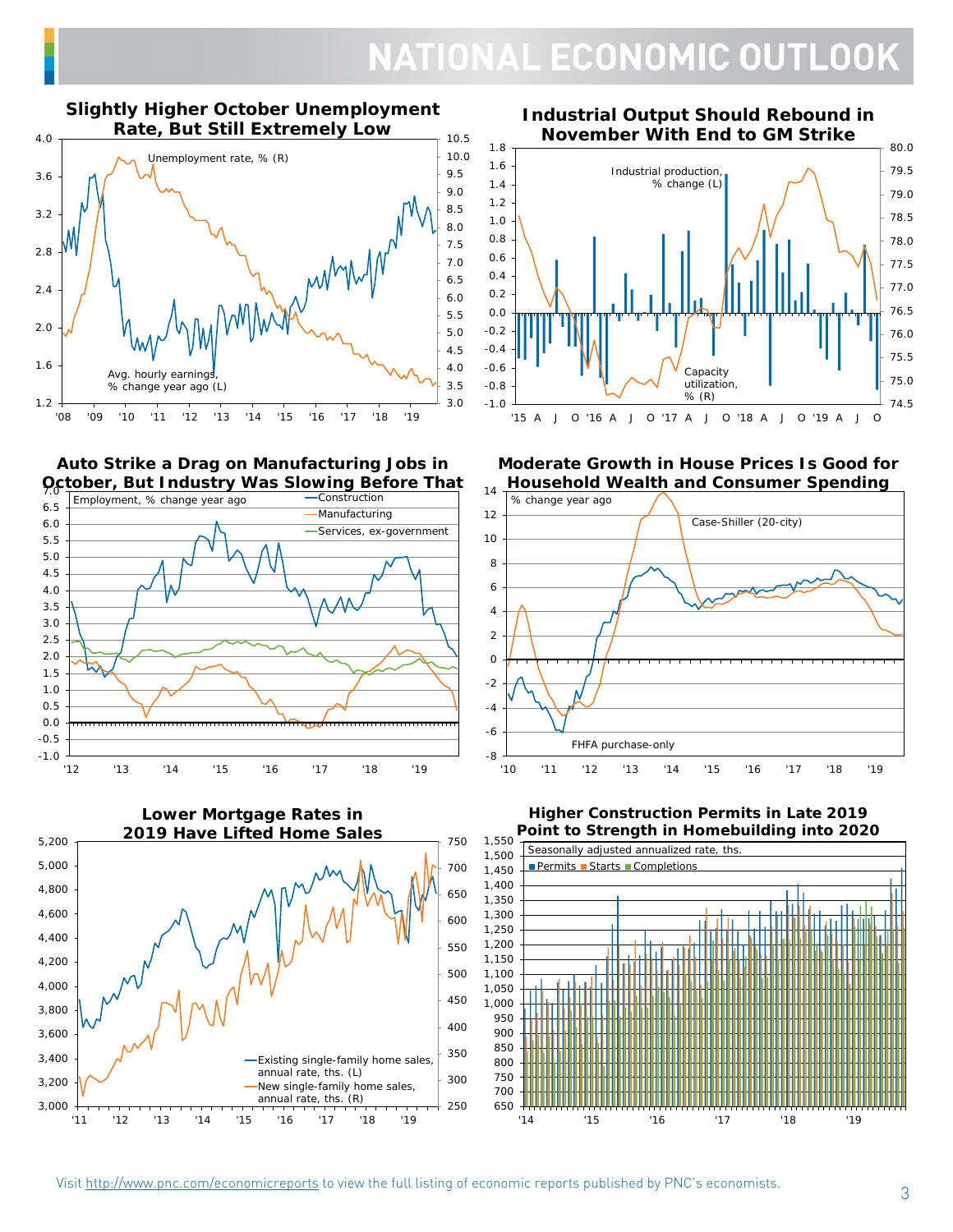### **NATIONAL ECONOMIC OUTLOOK**



### **No Sign Yet of Higher Consumer**

### **With Strong Job Market, Consumer Income and Spending Growth Continue to Outpace Inflation**



**Auto Production Will Quickly Rebound With End to GM Strike** 8 9 10 11 12 13 14 15 16 17 18 19  $20$ '15 '16 '17 '18 '19 Auto and light truck sales (domestic & foreign) Auto and light truck assemblies (domestic only) Mil., annualized rate

### **Low Energy Prices Are Containing Overall Inflation**



### **October Retail Sales Bounced Back After September Decline**



**Household Economic Stress Index Not Indicating Recession**